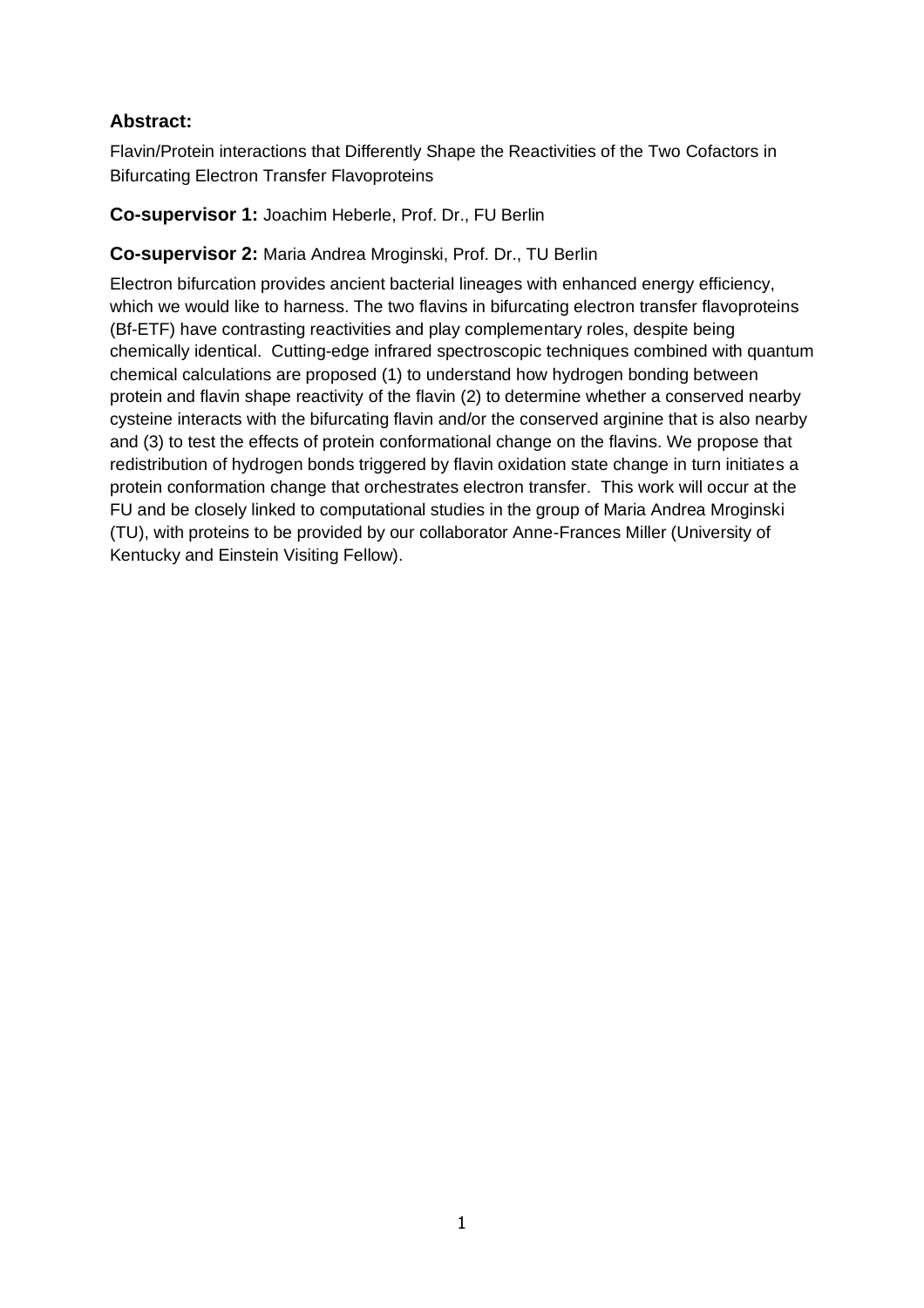## **Extended description version of the project:**

Flavin/Protein interactions that Differently Shape the Reactivities of the Two Cofactors in Bifurcating Electron Transfer Flavoproteins

**Co-supervisor 1:** Joachim Heberle, Prof. Dr., FU Berlin

**Co-supervisor 2:** Maria Andrea Mroginski, Prof. Dr., TU Berlin

#### **1. Overall goal of the project**

The two flavins in Bifurcating Electron Transfer Flavoproteins (Bf-ETF) are chemically identical flavin adenine dinucleotides (FADs), so their distinct activities must be created by the different interactions each derives from its different protein environment. These interactions are predominantly hydrogen bonding (H-bonding) interactions, and moreover are expected to change in the course of enzyme turnover because the protonation states of the flavins change depending on their oxidation states. Thus, we want to understand how the two flavin-binding sites of the Bf-ETF protein differ with respect to the H-bonds they make with their flavins. Infrared spectroscopy (IR) is perfectly suited to the task because it directly detects the protonation states and H-bonding functionalities. We will apply in-situ electrochemical FTIR difference spectroscopy and also exploit the fact that the flavin can be converted from oxidized  $(OX)$  to anionic semiquinone  $(ASQ)$  by illumination.<sup>1</sup> Thus, the H-bonds to the flavin will be affected but not the others in the protein. In addition, cyano derivatives of the flavins will be used as vibrational Stark effect probes to test the prediction of large changes in the environments of the two flavins induced by a conformational change, and by binding of partner proteins. Interpretation and analysis of the spectroscopic signals will be aided by quantum chemical calculations. Thus we will learn how the protein shapes the environments and thereby the reactivities of the two flavins, to enable them to play different roles.

#### **2. State of the art**

Bifurcating Electron Transfer Flavoproteins (Bf-ETF) exploit the remarkable versatility of the flavin cofactor regarding its ability to conduct either pairwise or sequential electron transfer. One of the two flavins, the 'electron transfer' flavin (ET-flavin) transfers electrons one at a time thanks to a stable anionic semiquinone (ASQ) one-electron reduced state, whereas the other flavin (the so-called bifurcating flavin or Bf-flavin), accepts electrons as a pair from NADH and is thermodynamically very *un*stable in the semiquinone (SQ) state. They work together to consume a pair of medium-strength electrons from NADH to produce one superreducing electron able to drive essential but demanding reactions such as nitrogen fixation or production of H<sub>2</sub>. The laws of thermodynamics are satisfied by exergonic transfer of the other electron to a partner enzyme, thereby paying for the production of reduced ferredoxin (or reduced flavodoxin) that carries the super-reducing electron. This is nature's molecular voltage converter, that enables cheap abundant fuels (NADH) to drive demanding chemistry (nitrogen fixation).

Flavin-based bifurcation was recognized by Buckel and Thauer comparatively recently, so the essential principles are still emerging.<sup>2</sup> A protein conformational change is proposed to play a key role in preventing unproductive electron transfer between the two flavins.<sup>3</sup> Similarly, destabilization of the SQ states of the Bf-flavin is believed to be crucial in enforcing strong coupling between the two electron transfers from that site to two different acceptors.<sup>4</sup> Anne-Frances Miller´s group has characterized the redox reactivity of the two flavins in the Bf-ETF from the nitrogen-fixing bacterium *Rhodopseudomonas palustris*, including measurement of the reduction midpoint potentials (E°s). They demonstrated thermodynamic suppression of the SQ of the Bf-flavin<sup>5</sup> and tested experimentally and computationally which protein site harbours which flavin function, $6$  confirming the structure-based model.<sup>2</sup> Moreover the Miller group can now produce Bf-ETF protein bearing mutations in the different flavin sites, and with either one of the flavins missing, to permit uncomplicated observation of the other one. Thus, the stage